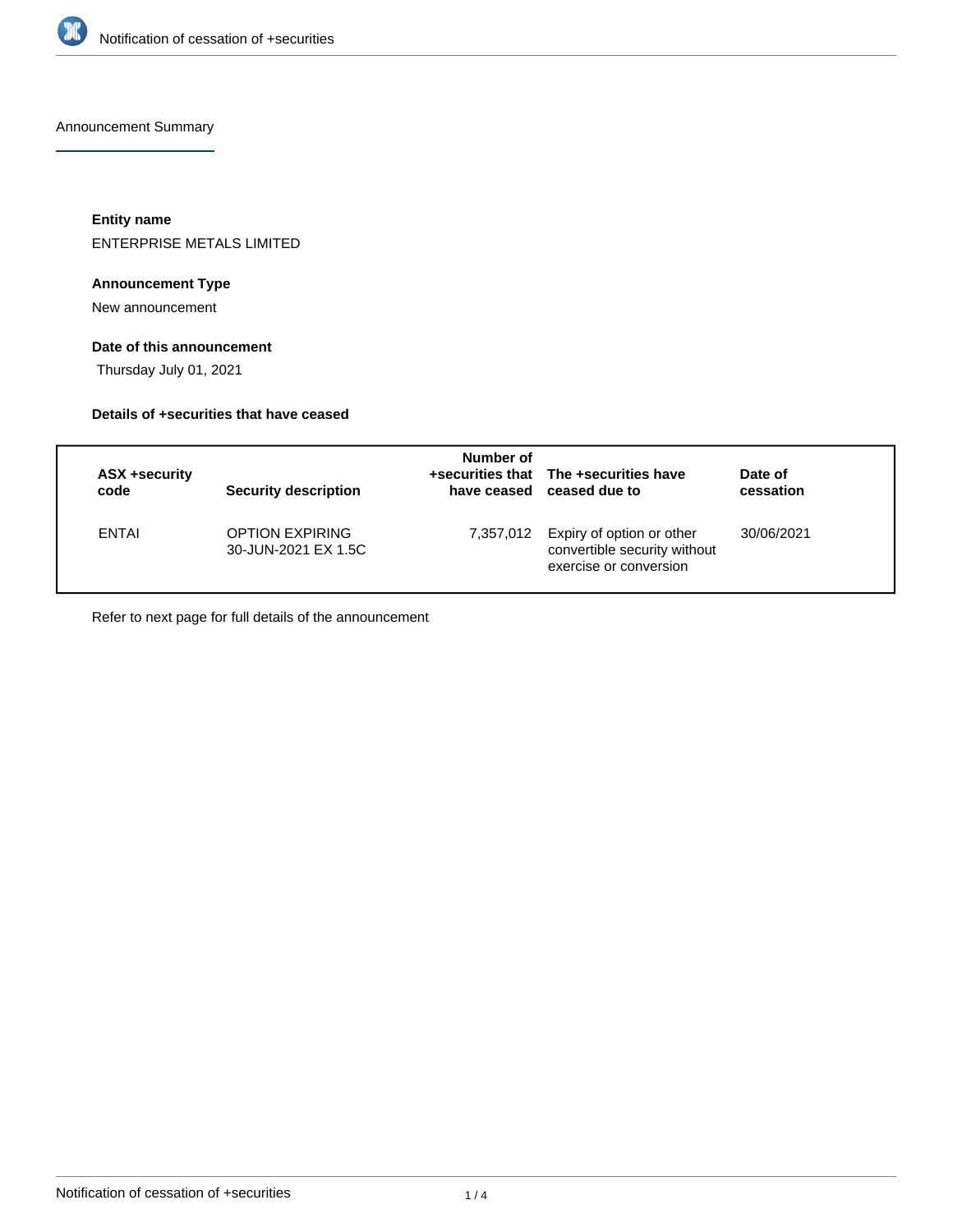

Part 1 - Announcement Details

## **1.1 Name of +Entity**

ENTERPRISE METALS LIMITED

We (the entity named above) provide the following information about our issued capital.

**1.2 Registered Number Type**

ACN

**Registration Number** 123567073

**1.3 ASX issuer code** ENT

# **1.4 The announcement is**

New announcement

## **1.5 Date of this announcement**

1/7/2021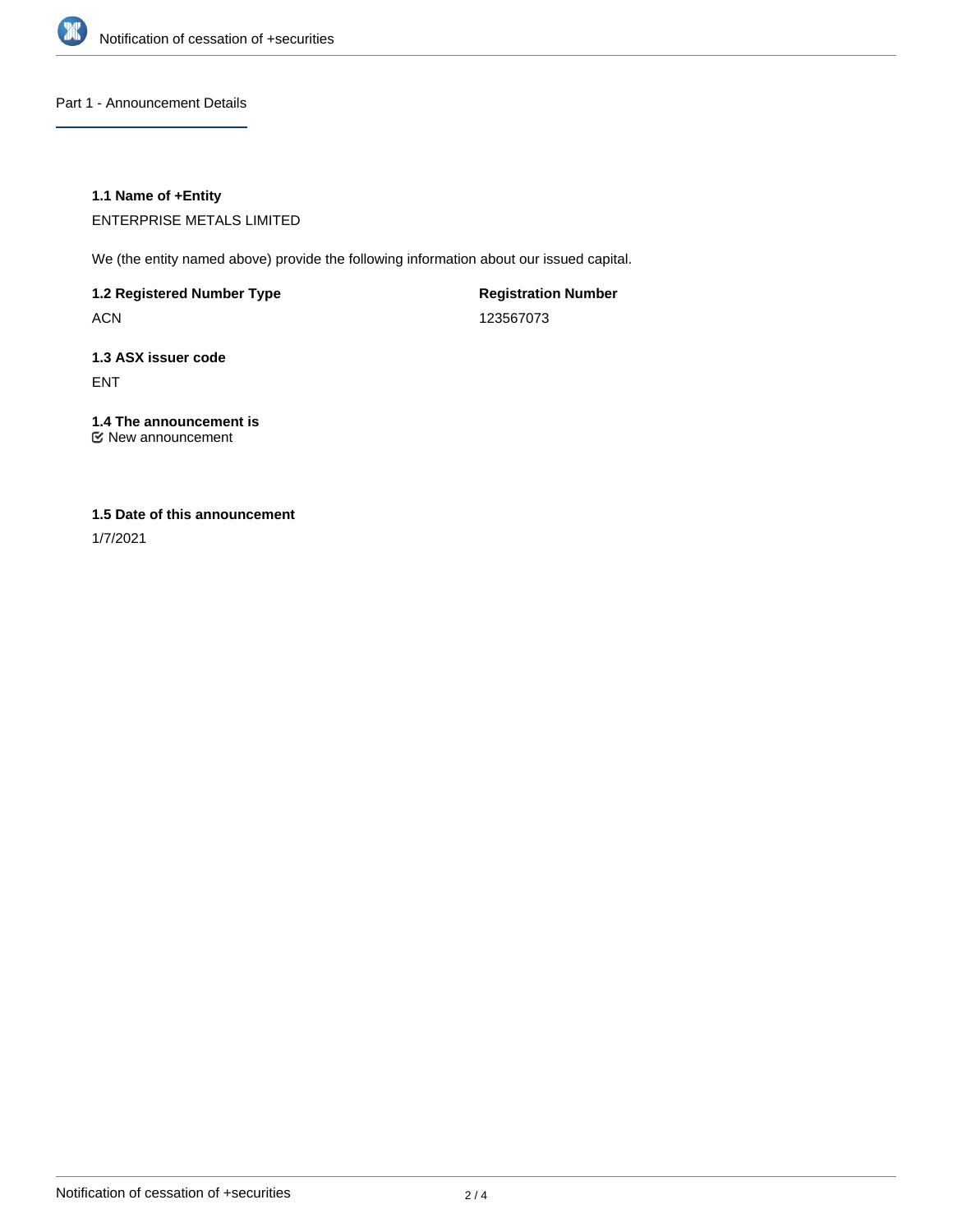

#### Part 2 - Details of +equity securities or +debt securities that have ceased

#### **ASX +Security Code and Description**

ENTAI : OPTION EXPIRING 30-JUN-2021 EX 1.5C

## **Unquoted +equity securities that have ceased**

**Number of securities that have ceased**

7,357,012

## **Reason for cessation** Expiry of option or other convertible security without exercise or conversion

**Date of cessation** 30/6/2021

**Is the entity paying any consideration for the cessation?** No

#### **Any other information the entity wishes to notify to ASX about the cessation?**